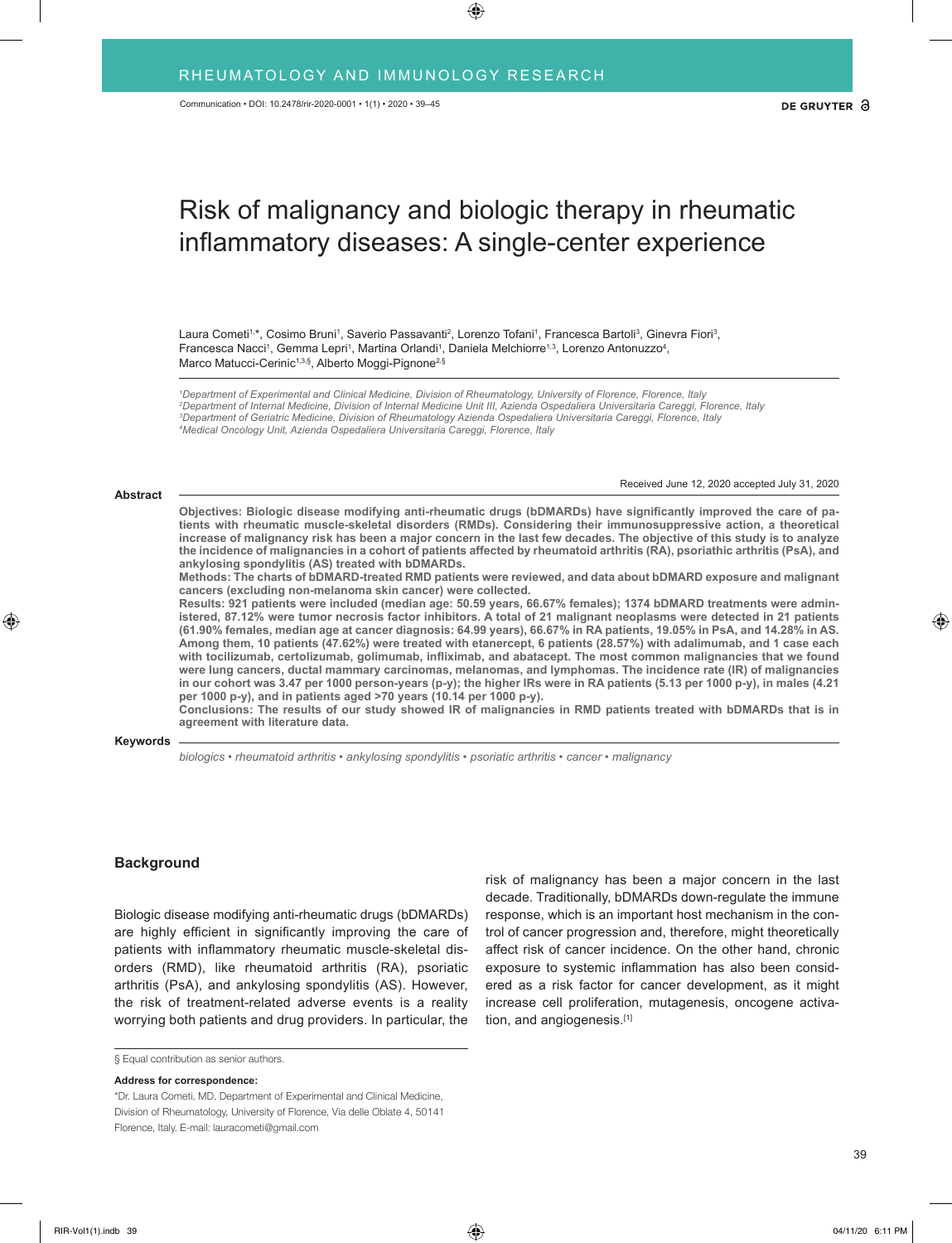Currently, there is a great amount of data regarding tumor necrosis factor inhibitor (TNFi), showing that its use is not associated with increased risk of cancers, while controversial results for non-melanoma skin cancer (NMSC) and lymphoma are reported.<sup>[2–6]</sup> These results are confirmed in subgroup analyses by underlying condition (RA, PsA, or AS) and type of TNFi agent (adalimumab, certolizumab, etanercept, golimumab, or infliximab), also considering the higher versus lower dosages.[5] Other bDMARDs have also been investigated: data on rituximab were reassuring even in patients with recent malignancies, and tocilizumab as well did not show any increased risk of malignancies.<sup>[3,7,8]</sup> Other reports highlighted the increased risk of melanoma during abatacept treatment.<sup>[6]</sup>

The aim of our study was to analyze the incidence of malignancies in a cohort of patients affected by RA, PsA, and AS treated with bDMARDs.

# **Patients and Methods**

A retrospective study on patients followed at the Rheumatology Outpatient Clinic Azienda Ospedaliero Universitaria Careggi, Florence (Italy) was performed between 01/01/2000 and 31/12/2015. In the study, we included patients with the diagnosis of RA, PsA, and AS treated with bDMARDs, either TNFi (etanercept, adalimumab, certolizumab, golimumab, infliximab) or non-TNFi (abatacept, tocilizumab, rituximab, anakinra, ustekinumab), according to international guidelines and on-label prescriptions. The study was approved by local institutional review board (IRB) (CAEVC protocol 15659), and patients signed informed consent.

A dedicated Microsoft Access database was created, including baseline demographics (date of birth, sex, diagnosis and date of diagnosis, comorbidities), bDMARD (date of beginning of bDMARD, name of bDMARD, date of interruption and

|  | Table 1: Characteristics of the study population |  |  |
|--|--------------------------------------------------|--|--|
|--|--------------------------------------------------|--|--|

reason), and malignancy (type of malignancy, histological result, date of diagnosis, and years of exposition to bDMARD at the time of cancer diagnosis) data.

Patients with benign neoplasms and patients with cutaneous carcinomas different from melanoma skin cancers (MSCs) were excluded, because these malignancies are not recorded in local regional registries, such as the Associazione Italiana Registro Tumori (AIRTUM).[8] It is known that NMSCs are indolent malignancies often diagnosed occasionally many years after the onset and treated on an outpatient basis from dermatologists. For this reason, these malignancies are poorly traceable and, consequently, are underestimated with fluctuations in incidence rates.

Statistical analysis was performed using Statistical Analysis System (SAS) software, version 9.3.

For each continuous variable, medians and interquartile ranges (IRs) are reported, while for categorical variables, absolute frequencies and percentages for each category are reported. Number of malignancies for 1000 person-year is calculated overall and stratified for gender, age, and diagnosis.

# **Results**

A total of 921 patients were included in the analysis, with median age of 50.59 years ( $IR = 36.63-61.51$  years) at the beginning of the first bDMARD and a prevalence of female gender (614 females, 66.67%).

During a median bDMARD exposure time of 5.17 years (IR = 2.20–8.47 years), the majority of patients in the study cohort were exposed to 1 bDMARD only (617 patients, 66.99%), 211 patients (22.91%) were treated with 2 biologics, and 63 patients (6.84%) with 3 biologics. The remaining 30 patients (3.26%) were exposed to ≥4 bDMARDs. In Table 1, the

| <b>Characteristics</b>                                | <b>Total</b>        | <b>RA</b>           | PsA                 | AS                  |
|-------------------------------------------------------|---------------------|---------------------|---------------------|---------------------|
| No. of patients, $n$ (%)                              | 921 (100)           | 468 (50.82)         | 237 (25.73)         | 216 (23.45)         |
| F, n (% )                                             | 614 (66.67)         | 379 (80.98)         | 143 (60.34)         | 92 (42.59)          |
| M, n (%)                                              | 307 (33.33)         | 89 (19.02)          | 94 (39.66)          | 124 (57.41)         |
| Median age, years (IR)                                | 50.59 (36.63-61.51) | 53.21 (37.68-64.24) | 50.99 (41.09-60.53) | 42.24 (32.45-52.82) |
| No. of bDMARDs during observation, n (%)              |                     |                     |                     |                     |
| 1                                                     | 617 (66.99)         | 293 (62.61)         | 171 (72.15)         | 153 (70.83)         |
| $\overline{2}$                                        | 211 (22.91)         | 115 (24.57)         | 49 (20.68)          | 47 (21.76)          |
| 3                                                     | 63 (6.84)           | 40 (8.55)           | 11(4.64)            | 12 (5.56)           |
| 4                                                     | 17(1.85)            | 11(2.35)            | 4 (1.69)            | 2(0.93)             |
| 5                                                     | 11(1.19)            | 8(1.71)             | 1(0.42)             | 2(0.93)             |
| 6                                                     | 2(0.22)             | 1(0.21)             | 1(0.42)             | $\mathsf 0$         |
| Median time of exposure to bDMARDs, median years (IR) | $5.17(2.20 - 8.47)$ | $5.66(2.63 - 8.17)$ | 4.11 (1.90-7.61)    | $5.13(2.05 - 9.10)$ |

F, female sex; M, male sex; IR, interquartile range; bDMARD, biologic disease modifying anti-rheumatic drug; RA, rheumatoid arthritis; PsA, psoriatic arthritis; AS, ankylosing spondylitis.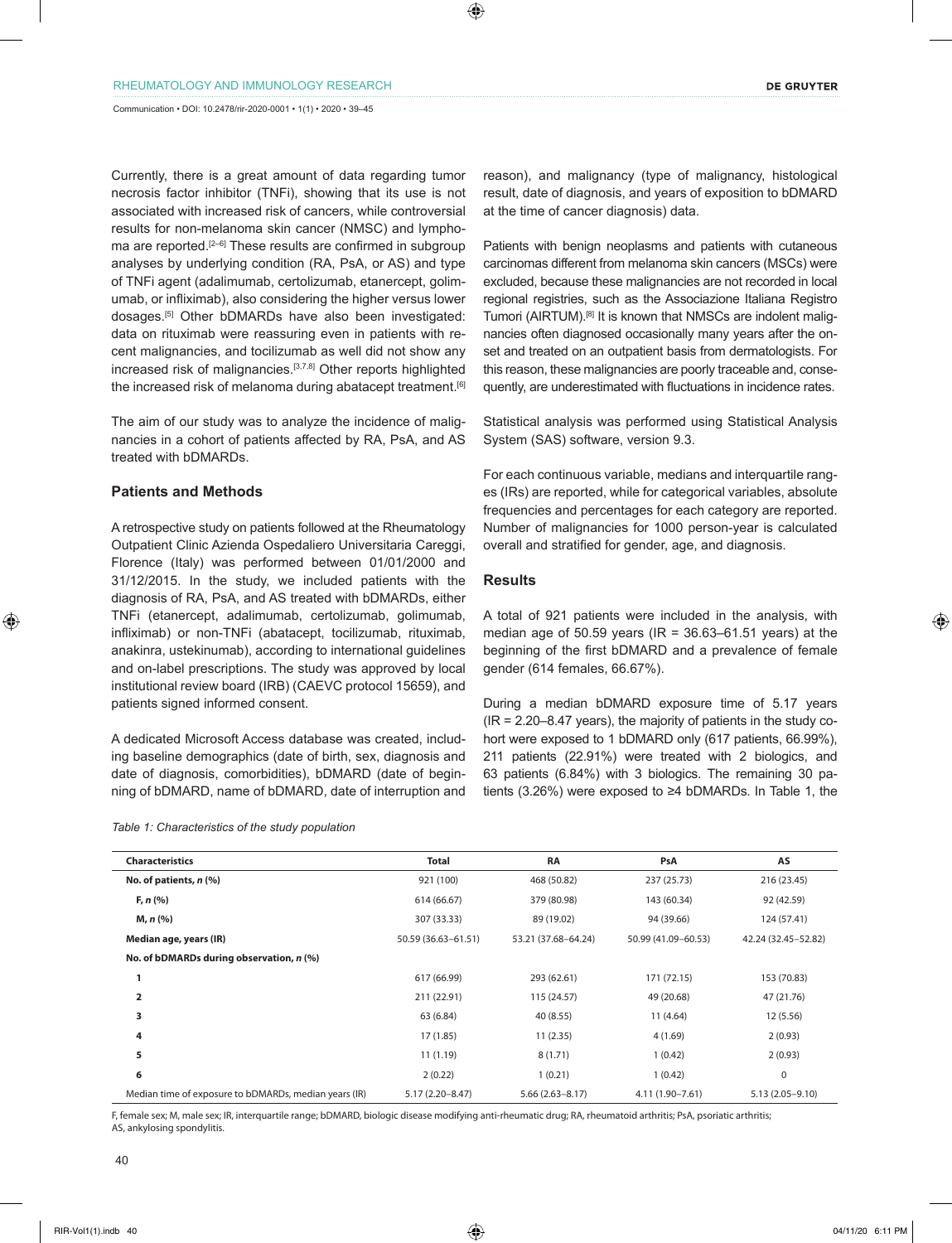characteristics of the study population, also divided according to the 3 diseases (RA, PsA, and AS), are reported.

A total of 1374 bDMARD treatments were administered. The majority was represented by TNFi (*n* = 1197, 87.12%): etanercept (*n* = 503, 36.61%), adalimumab (*n* = 388, 28.24%), infliximab (*n* = 167, 12.15%), golimumab (*n* = 99, 7.21%), and certolizumab ( $n = 40$ , 2.91%). The remaining 177 patients (12.88%) were divided into 89 abatacept (6.48%), 47 tocilizumab (3.42%), 36 rituximab (2.62%), 4 ustekinumab (0.30%), and 1 anakinra (0.07%) users.

A total of 21 malignant neoplasms, excluding NMSCs, were detected in 21 patients (2.28% of the study population), with a female prevalence (13 patients, 61.90%). The median age of these patients was 61 years ( $IR = 57-63$  years), with a median age at cancer diagnosis of 64.99 years  $(IR = 60.42 - 68.99$  years). The distribution of the malignancies among age clusters showed the majority of cases (17 cases, 80.95%) between 40 and 70 years of age, and the remaining 4 cases (19.05%) in patients >70 years old. In patients <40 years of age, no cases of malignancy were found.

Considering the underlying RMD, 14 patients (66.67%) were affected by RA, and the rest were similarly divided between PsA (4 patients) and AS (3 patients).

Almost half of the population that developed a malignancy was treated with etanercept at the moment of cancer diagnosis (10 patients, 47.62%), while 6 patients were receiving adalimumab (28.57%) and 1 case each received tocilizumab, certolizumab, golimumab, infliximab, and abatacept. The median time between the beginning of bDMARD treatment and the onset of malignancy was 2.42 years  $(IR = 1.50 - 4.25$  years). The majority of patients  $(61.9\%)$ at the moment of cancer diagnosis were undergoing treatment with the first bDMARD agent; only 38.1% of patients developed malignancy during the second. The median time between the beginning of bDMARD and the onset of malignancy was 2.42 years ( $IR = 1.50-4.25$  years) in the whole cohort, with a value of 3 years ( $IR = 1.83-4.33$  years) for the 10 patients treated with etanercept and 1.83 years (IR = 1.00–2.00 years) for the adalimumab-treated group. The characteristics of the cohort that develop a malignancy during the period of observation are reported in Table 2.

Analyzing the malignancies observed in our cohort (Table 3), we found the following: 5 lung cancers (23.81%), 3 ductal mammary carcinomas (14.29%), 2 malignant cutaneous melanomas (9.52%), 2 cases of lymphoma (1 intestinal lymphoma and 1 non-Hodgkin lymphoma of parotid gland), and 1 case (4.76% each) of liposarcoma, tongue cancer, hepatic cancer, colon adenocarcinoma, myeloid leukemia, *Table 2: Characteristics of patients that developed malignancy during the observational period*

| <b>Characteristics</b>                                                 | <b>Total</b>                 |
|------------------------------------------------------------------------|------------------------------|
| No. of patients, n                                                     | 21                           |
| Sex (F:M)                                                              | 13:8                         |
| Median age at cancer diagnosis, years (IR)                             | 64.99<br>$(60.42 - 68.99)$ . |
| Distribution of cases in age clusters, n (%)                           |                              |
| < 40 years                                                             | 0                            |
| 40-70 years                                                            | 17 (80.95)                   |
| >70 years                                                              | 4(19.05)                     |
| Disease, n (%)                                                         |                              |
| <b>RA</b>                                                              | 14 (66.67)                   |
| PsA                                                                    | 4(19.05)                     |
| AS                                                                     | 3(14.28)                     |
| No. of bDMARDs during observation, n (%)                               |                              |
| 1                                                                      | 13 (61.9)                    |
| $\overline{a}$                                                         | 8(38.1)                      |
| Total exposure to bDMARDs, median years (IR)                           | 7.84<br>$(3.79 - 12.83)$     |
| bDMARD at cancer diagnosis, n (%)                                      |                              |
| <b>Etanercept</b>                                                      | 10 (47.62)                   |
| Adalimumab                                                             | 6(28.57)                     |
| Golimumab                                                              | 1(4.76)                      |
| <b>Infliximab</b>                                                      | 1(4.76)                      |
| Certolizumab                                                           | 1(4.76)                      |
| Abatacept                                                              | 1(4.76)                      |
| <b>Tocilizumab</b>                                                     | 1(4.76)                      |
| Time from beginning of current bDMARD to<br>malignancy (months; years) | 2.42<br>$(IR = 1.50 - 4.25)$ |

F, female sex; M, male sex; IR, interquartile range; bDMARD, biologic disease modifying anti-rheumatic drug; RA, rheumatoid arthritis; PsA, psoriatic arthritis; AS, ankylosing spondylitis.

endometrial adenocarcinoma, gastric cancer, papillary bladder cancer, and larynx cancer.

In our cohort, the incidence rate (IR) of malignancies was 3.47 per 1000 person-years (p-y). In Table 4, we report the IR of malignancies in the studied cohort, both global and stratified according to the rheumatologic condition, sex, and age. These data show that IR was higher in RA patients (5.13 per 1000 p-y), in males (4.21 per 1000 p-y), and in patients aged >70 years (10.14 per 1000 p-y).

# **Discussion**

A correct evaluation of the neoplastic risk potentially associated with the use of bDMARDs is highly complex and challenging. This is due to many reasons, in particular, the high incidence of malignancies in the general population. In fact, according to the annual report of AIRTUM, it is estimated that 1 out of 3 women and 1 out of 2 men in Italy will develop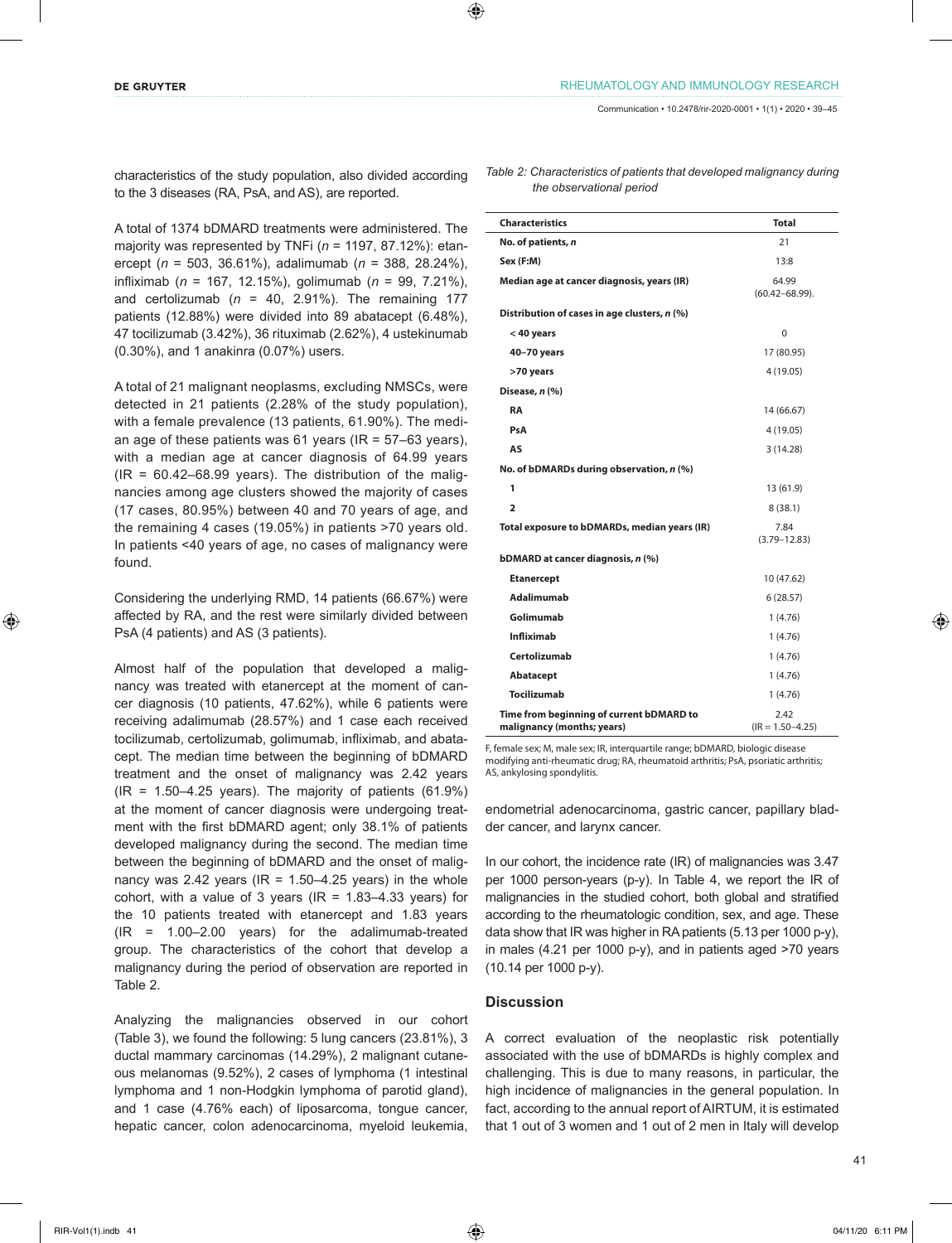Communication • DOI: 10.2478/rir-2020-0001 • 1(1) • 2020 • 39–45

|  | Table 3: Number and types of cancers and bDMARDs assumed |
|--|----------------------------------------------------------|
|--|----------------------------------------------------------|

| <b>Type of cancer</b>           | No. of<br>patients, n (%) | <b>bDMARDs</b><br>at diagnosis |  |
|---------------------------------|---------------------------|--------------------------------|--|
| Lung cancer                     | 5(23.81)                  | 3 ETA; 1 ADA; 1 GOL            |  |
| <b>Breast cancer</b>            | 3(14.29)                  | 2 ETA; 1 CTZ                   |  |
| Melanoma                        | 2(9.52)                   | 2 ADA                          |  |
| Lymphoma                        | 2(9.52)                   | 1 ETA; 1 ADA                   |  |
| Liposarcoma                     | 1 (4.76)                  | <b>ETA</b>                     |  |
| <b>Tongue carcinoma</b>         | 1 (4.76)                  | <b>ETA</b>                     |  |
| <b>Hepatic cancer</b>           | 1(4.76)                   | <b>TCZ</b>                     |  |
| Colon adenocarcinoma            | 1(4.76)                   | <b>ETA</b>                     |  |
| Myeloid leukemia                | 1(4.76)                   | <b>ADA</b>                     |  |
| Endometrial adenocarci-<br>noma | 1(4.76)                   | <b>ADA</b>                     |  |
| <b>Gastric cancer</b>           | 1 (4.76)                  | <b>IFX</b>                     |  |
| Papillary bladder cancer        | 1 (4.76)                  | ABA                            |  |
| Larynx cancer                   | 1 (4.76)                  | <b>ETA</b>                     |  |

ETA, etanercept; ADA, adalimumab; GOL, golimumab; CTZ, certolizumab; TCZ, tocilizumab; IFX, infliximab; ABA, abatacept; bDMARD, biologic disease modifying anti-rheumatic drug.

|  |  |  | Table 4: Cancer incidence rates |  |
|--|--|--|---------------------------------|--|
|--|--|--|---------------------------------|--|

| <b>Characteristics</b> | No. of<br>cases | No. of patients in<br>general cohort | p-y     | IR.<br>$(1000 p-y)$ |
|------------------------|-----------------|--------------------------------------|---------|---------------------|
| Total, n               | 21              | 921                                  | 6049.14 | 3.47                |
| Gender, n              |                 |                                      |         |                     |
| Female                 | 13              | 614                                  | 4151.23 | 3.13                |
| Male                   | 8               | 307                                  | 1897.91 | 4.21                |
| Age                    |                 |                                      |         |                     |
| <40 years              | $\Omega$        |                                      | 1738.47 | $\Omega$            |
| 40-70 years            | 17              |                                      | 3913.53 | 4.34                |
| >70 years              | 4               |                                      | 394.27  | 10.14               |
| <b>Diagnosis</b>       |                 |                                      |         |                     |
| RA                     | 14              | 468                                  | 2730.22 | 5.13                |
| PsA                    | 4               | 237                                  | 2055.06 | 1.95                |
| AS                     | 3               | 216                                  | 1263.86 | 2.37                |

p-y, person-years; IR, incidence rate; RA, rheumatoid arthritis; PsA, psoriatic arthritis; AS, ankylosing spondylitis.

a cancer during their lifetimes. For breast and prostate cancers, the most frequent in each gender, the probability is 1 out of 8; for lung cancer, 1 out of 10 in men and 1 out of 37 in women, while for colorectal cancer, 1 out of 11 in men and 1 out of 18 in women.

In addition, rheumatic diseases are associated with an intrinsic neoplastic risk, due to the chronic inflammatory status. An association between hematologic cancers and RA was first reported in a study published in 1982.<sup>[9]</sup> After this report, a considerable amount of evidence supporting the view of RA as a condition with an increased malignancy risk has emerged. Two meta-analyses by Smitten *et al.*[10] and Simon et al.<sup>[11]</sup> showed a small increased risk of overall malignancies

in RA patients, compared with the general population, and found a pattern of risk for site specific malignancies, in particular, lymphoma and lung cancer, with a standardized incidence ratio (SIR) of 2.08 and 1.63, respectively; these data were confirmed in a more recent study on a Swedish cohort.<sup>[11]</sup> One of the mechanisms underlying the increased risk of lymphoma in RA patients include the presence of a persistent immunologic stimulation, possible leading to a clonal selection and malignant transformation of immune system cells and to a reduction of number and function of T-suppressor lymphocytes and of natural killer cell activity. Extra-skeletal manifestations of RA, in particular Felty's syndrome and Sjogren's syndrome, confer a further increase in the risk of developing non-Hodgkin lymphomas.<sup>[12]</sup> The observed association between RA and lung cancer may result from chronic lung inflammation and/or the presence of interstitial lung disease related to RA. In addition, cigarette smoking is a risk factor for RA and lung cancer and would explain an indirect association between them.[10,11] The risk of lymphoma and lung cancer has been hypothesized to be dependent on the level of disease activity.[11] A reduction of risk to develop colorectal and breast cancer in RA patients compared to general population has emerged. In particular, the reduced risk of colorectal cancer was attributed to the long-term use of non-steroidal anti-inflammatory drugs in RA patients.[10]

In spondyloarthropathies, the neoplastic risk has been less studied than in RA but an increase of overall malignancy risk in PsA and AS patients compared to general population still emerges from the literature.<sup>[12,13]</sup> More specifically, this emerges in breast cancer for PsA,<sup>[12]</sup> digestive system malignancies for AS, [13] and hematologic malignancies for both. [13,14]

Given the neoplastic risk in RMD per se, whether there is evidence of a direct effect of bDMARDs in the development of malignancies is still an open question. Immunosuppressive therapy would, in fact, be expected to favor uncontrolled cell growth. However, current evidences support inflammation as a key component for the tumor initiation and progression and, conversely, that the reduction of systemic inflammation would result in a decreased neoplastic risk in these conditions. In 2006, Bongartz *et al.*[15] published the first meta-analysis of randomized controlled trials suggesting a dose-dependent increase of malignancy risk in RA patients treated with TNFi (adalimumab and infliximab), mainly of lymphomas. Later, a similar meta-analysis on etanercept in RA showed a nonstatistically significant increase of malignancy risk.<sup>[16]</sup> Finally, data from recent meta-analysis of RA registries have not found any increase in the overall cancer risk in the patients treated with TNFi compared to non-treated patients[2,5,17–22] or to the patients treated with conventional synthetic DMARDs (csDMARDs).[22] A significantly increased risk for all cancers was observed when comparing the TNFi-treated RA patients with the general population.<sup>[23]</sup> These results suggest that increased malignancy risk could be associated with disease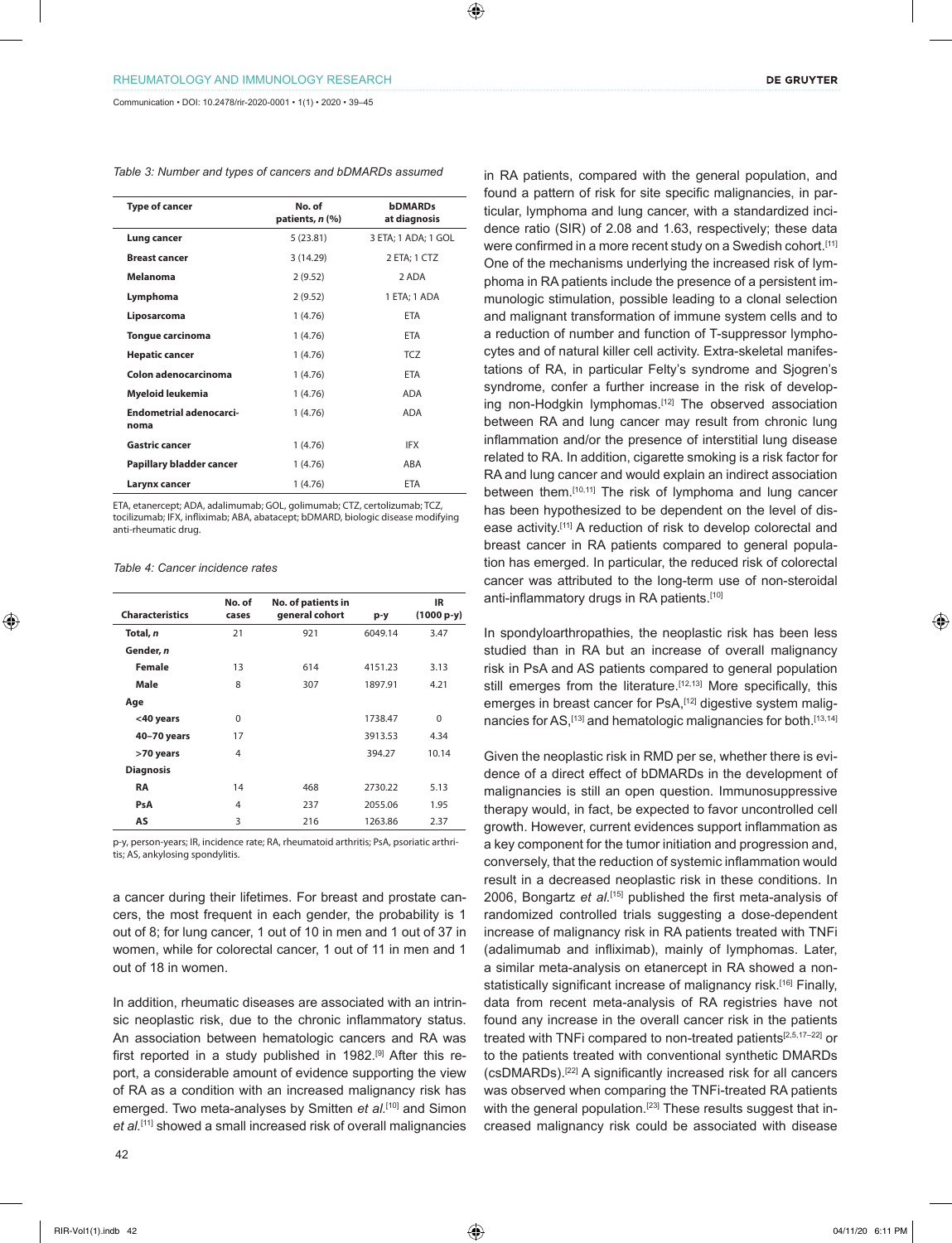activity rather than with treatment. Also, for PsA and AS patients treated with TNFi, literature evidenced a non-increased malignancy risk compared to the general population.[5,17,21,24]

Contrasting results about site-specific cancers are available, in particular regarding skin and hematologic neoplasms in RA patients. A large meta-analysis of 74 trials showed an increased risk of NMSC in RA patients with a HR of 2.02 (95% CI,  $1.11-3.95$ ),  $[24]$  not confirmed by another meta-analyses including fewer studies.<sup>[25,26]</sup> Data from the ARTIS registry confirmed the increased risk of NMSC in RA patients, in particular for basal cell cancer<sup>[27]</sup> and for melanomas, unlike previous meta-analyses.<sup>[17]</sup> In RA patients treated with TNFi, concerning the risk of lymphoma, the study of Berghen *et al.*[28] suggested an increased risk of lymphoma but the results from BSRBR-RA registry did not corroborate this result.[29]

Other bDMARDs have been much less studied, but the data from meta-analyses and long-term extension studies showed no increased overall malignancy risk for rituximab, abatacept, and tocilizumab.[21,25,30–33] Recently, other studies suggested that abatacept use is associated with a slight increase in skin cancer risk, both NMSC[34] and MSC.<sup>[6]</sup>

In our cohort, the IR of malignancy was 3.47 per 1000 p-y, with a higher value was found in the RA subgroup (5.2 per 1000 p-y). These results are in line with literature data: the meta-analysis of Chen *et al.*<sup>[2]</sup> showed an IR of 5.1-13.8 per 1000 p-y in RA patients treated with TNFi, while the study of an Italian group found an IR of 8.7 per 1000 p-y.<sup>[19]</sup> In addition, we found a high IR in patients aged >70 years, according to the fact that age is one of the most important neoplastic risk factors.

The most frequent malignancies in our cohort were lung and breast cancer, which are among the commonest also in the general population, followed by melanomas and lymphomas, which are suspected to be more frequent in TNFitreated patients.

The strength of this study is the large cohort of patients enrolled, including a wide number of bDMARDs and malignancies. However, there are also many limitations: first of all, the observational retrospective nature of the study and the problem of missing data associated with it. Moreover, we did not collect data about concomitant drugs, such as corticosteroids and csDMARDs, which could also have an influence on the malignancy risk. In fact, a study on a cohort from Taiwan showed that RA patients had an increased risk of NMSC, in particular (i) those receiving higher doses of corticosteroids, methotrexate, and hydroxychloroquine and (ii) those receiving more types of DMARDs in combination or in sequence.[35] In addition, we have registered only a small number of malignancies in patients treated with non-TNFi (1 case related to abatacept and 1 case to tocilizumab).

In the future, it would be interesting to expand the patient cohort to add more information about comorbidities and concomitant medications in order to also examine other possible cancer risk factors and to compare our data with the risk of the general population.

# **Conclusions**

Our data analyze the risk of cancer on a large cohort of patients affected by RMD and treated with bDMARDs, observed for a long follow-up. Despite the abovementioned limitations, the results of our study are in agreement with the literature data, in particular, regarding cancer IR. Further studies to analyze the roles of csDMARDs, comorbidities, and all the bDMARDs, both TNFi and non-TNFi, are warranted.

Acknowledgements

*None.*

Declarations

*None.*

Conflict of Interest

*CB received honoraria from Eli-Lilly; FB received honoraria from Sigma-Tau. LC, SP, LT, GF, FN, GL, MO, DM, LA, AMP: none. MMC reports receipt of grant/research support and/or speaker's bureau attendance from Pfizer, GlaxoSmithKline, Bristol-Myers Squibb, Bayer–MSD, Biogen, and Eli Lilly.*

Ethical Statement

*None.*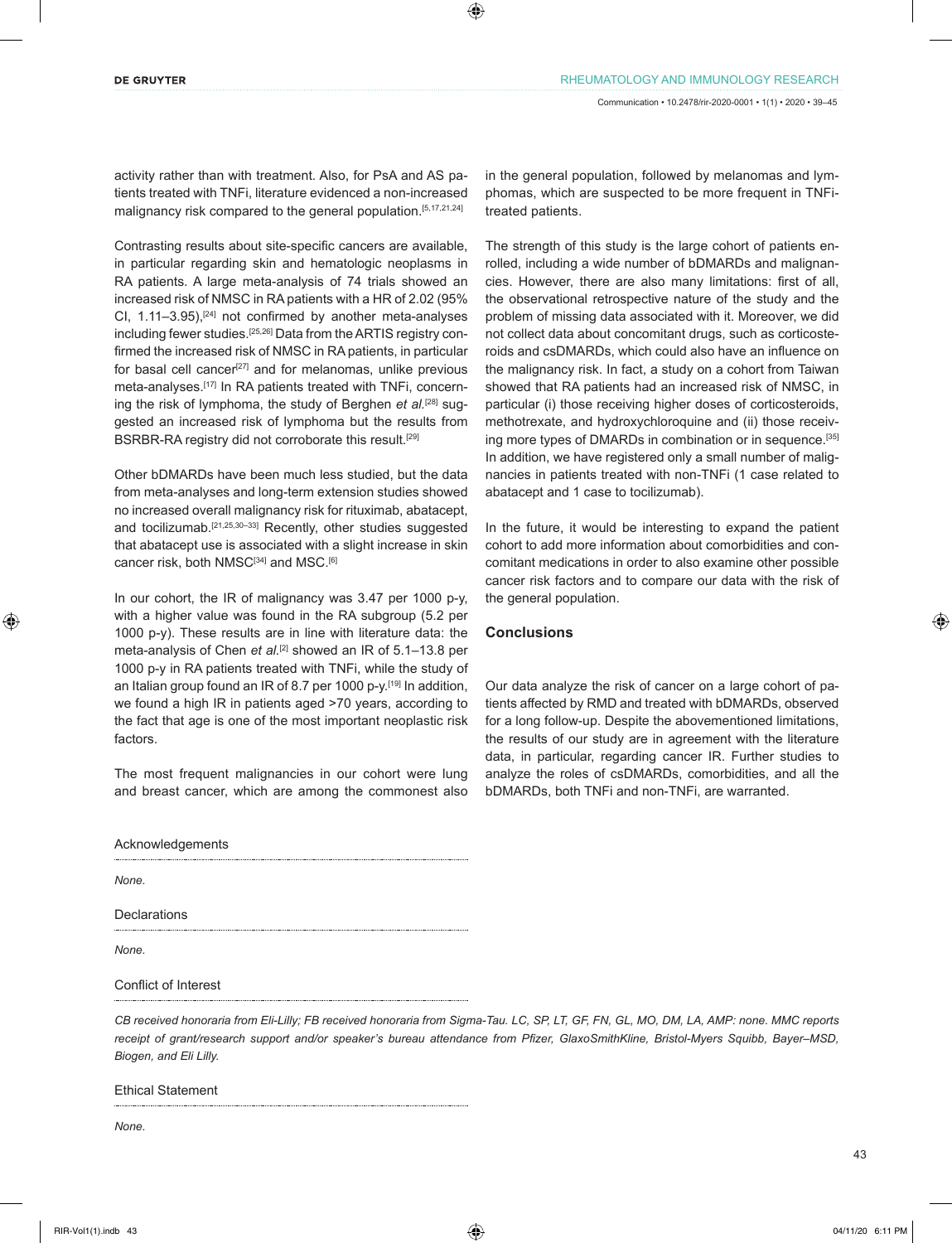Communication • DOI: 10.2478/rir-2020-0001 • 1(1) • 2020 • 39–45

Informed Consent

*None.*

Funding

*None.*

### References

[1] Xie W, Xiao S, Huang Y, *et al.* A Meta-Analysis of Biologic Therapies on Risk of New or Recurrent Cancer in Patients with Rheumatoid Arthritis and a Prior Malignancy. Rheumatology (Oxford). 2020 May 1;59(5):930–939.

[2] Chen Y, Friedman M, Liu G, *et al.* Do Tumor Necrosis Factor Inhibitors Increase Cancer Risk in Patients With Chronic Immune-Mediated Inflammatory Disorders? Cytokine. 2018;101:78–88. doi: 10.1007/s10067-015-3115-7.

[3] Seror R, Mariette X. Malignancy and the Risks of Biologic Therapies: Current Status. Rheum Dis Clin North Am. 2017;43(1):43–64.

[4] Maneiro JR, Souto A, Gomez-Reino JJ. Risks of Malignancies Related to Tofacitinib and Biological Drugs in Rheumatoid Arthritis: Systematic Review, Meta-analysis, and Network Meta-analysis. Semin Arthritis Rheumat. 2017;47(2):149–156. doi: 10.1016/j.semarthrit.2017.02.007.

[5] Bonovas S, Minozzi S, Lytras T, *et al.* Risk of Malignancies Using Anti-TNF Agents in Rheumatoid Arthritis, Psoriatic Arthritis, and Ankylosing Spondylitis: A Systematic Review and Metaanalysis. Exp Opin Drug Safety. 2016;15(Suppl 1):35–54. doi: 10.1080/14740338.2016.1238458.

[6] Berghen N, Teuwen LA, Westhovens R, *et al.* Malignancies and Anti-TNF Therapy in Rheumatoid Arthritis: A Single-Center Observational Cohort Study. Clin Rheumatol. 2015;34:1687–1695. doi: 10.1007/s10067-015-3026-7.

[7] de Germay S, Bagheri H, Despas F, *et al.* Abatacept in Rheumatoid Arthritis and the Risk of Cancer: A World Observational Post-Marketing Study. Rheumatology. 2019;1–8.

[8] Kim SC, Pawar A, Desai RJ, *et al.* Risk of Malignancy Associated With Use of Tocilizumab Versus Other Biologics in Patients With Rheumatoid Arthritis: A Multi-database Cohort Study. Semin Arthritis Rheumat. 2019;49:222–228.

[9] Associazione Italiana Registri Tumori. 0000 Available from: https:// www.registri-tumori.it/cms/[Online].

[10] Smitten AL, Simon TA, Hochberg MC, *et al.* A Meta-analysis of the Incidence of Malignancy in Adult Patients With Rheumatoid Arthritis. Arthritis Res Ther. 2008;10:R45. doi: 10.1186/ar2404.

[11] Simon TA, Thompson A, Gandhi KK, *et al.* Incidence of Malignancy in Adult Patients With Rheumatoid Arthritis: A Metaanalysis. Arthritis Res Ther. 2015;17:212. doi: 10.1186/s13075- 015-0728-9.

[12] Gridley G, Klippel JH, Hoover RN, *et al.* Incidence of Cancer Among Men With the Felty Syndrome. Ann Intern Med. 1994;120(1):35–39. doi: 10.7326/0003-4819-120-1-199401010-00006.

[13] Wilton KM, Crowson CS, Matteson EL. Malignancy Incidence in Patients With Psoriatic Arthritis: A Comparison Cohort-Based Inci-

44

dence Study. Clin Rheumatol. 2016;35(10):2603–2607. doi: 10.1007/ s10067-016-3396-5.

[14] Deng C, Li W, Fei Y, *et al.* Risk of Malignancy in Ankylosing Spondylitis: A Systematic Review and Meta-Analysis. Sci Rep. 2016;6:32063. doi: 10.1038/srep32063.

[15] Wilcox Hagberg K, Li L, Peng M, et al. Rates of Cancers and Opportunistic Infections in Patients With Psoriatic Arthritis Compared With Patients Without Psoriatic Arthritis. J Clin Rheumatol. 2016;22(5):241–247. doi: 10.1097/RHU.0000000000000364.

[16] Bongartz T, Sutton AJ, Sweeting MJ, *et al.* Anti-TNF Antibody Therapy in Rheumatoid Arthritis and the Risk of Serious Infections and Malignancies: Systematic Review and Meta-Analysis of Rare Harmful Effects in Randomized Controlled Trials. JAMA. 2006;295:2275–2285.

[17] Dreyer L, Mellemkjær L, Rødgaard Andersen A, *et al.* Incidences of Overall and Site Specific Cancers in TNFα Inhibitor Treated Patients With Rheumatoid Arthritis and Other Arthritides—A Follow-up Study From the DANBIO Registry. Ann Rheum Dis. 2013;72:79–82. doi: 10.1136/annrheumdis-2012-201969.

[18] Mariette X, Matucci-Cerinic M, Pavelka K, *et al.* Malignancies Associated With Tumour Necrosis Factor Inhibitors in Registries and Prospective Observational Studies: A Systematic Review and Meta-Analysis. Ann Rheum Dis. 2011;70:1895–1904. doi: 10.1136/ ard.2010.149419.

[19] Askling J, Fored CM, Brandt L, *et al.* Risks of Solid Cancers in Patients With Rheumatoid Arthritis and After Treatment With Tumour Necrosis Factor Antagonists. Ann Rheum Dis. 2005;64:1421–1426. doi: 10.1136/ard.2004.033993.

[20] Bobbio-Pallavicini F, Caporali R, Sarzi-Puttini P, *et al.* Tumour Necrosis Factor Antagonist Therapy and Cancer Development: Analysis of the LORHEN Registry. Autoimmun Rev. 2010;9:175–180. doi: 10.1016/j.autrev.2009.07.006.

[21] Haynes K, Beukelman T, Curtis JR, *et al.*, On Behalf of the Safety Assessment of Biological thERapeutics (SABER) Collaboration. Tumor Necrosis Factor Alpha Inhibitor Therapy and Cancer Risk in Chronic Immune Mediated Diseases. Arthritis Rheum. 2013;65(1):48–58. doi: 10.1002/art.37740.

[22] Wadström H, Frisell T, Askling J, for the Anti-Rheumatic Therapy in Sweden (ARTIS) Study Group. Malignant Neoplasms in Patients With Rheumatoid Arthritis Treated With Tumor Necrosis Factor Inhibitors, Tocilizumab, Abatacept, or Rituximab in Clinical Practice A Nationwide Cohort Study From Sweden. JAMA Intern Med. 2017;177(11):1605–1612. doi: 10.1001/jamainternmed.2017.4332. [23] Bongartz T, Warren FC, Mines D, *et al.* Etanercept Therapy in Rheumatoid Arthritis and the Risk of Malignancies: A Systematic